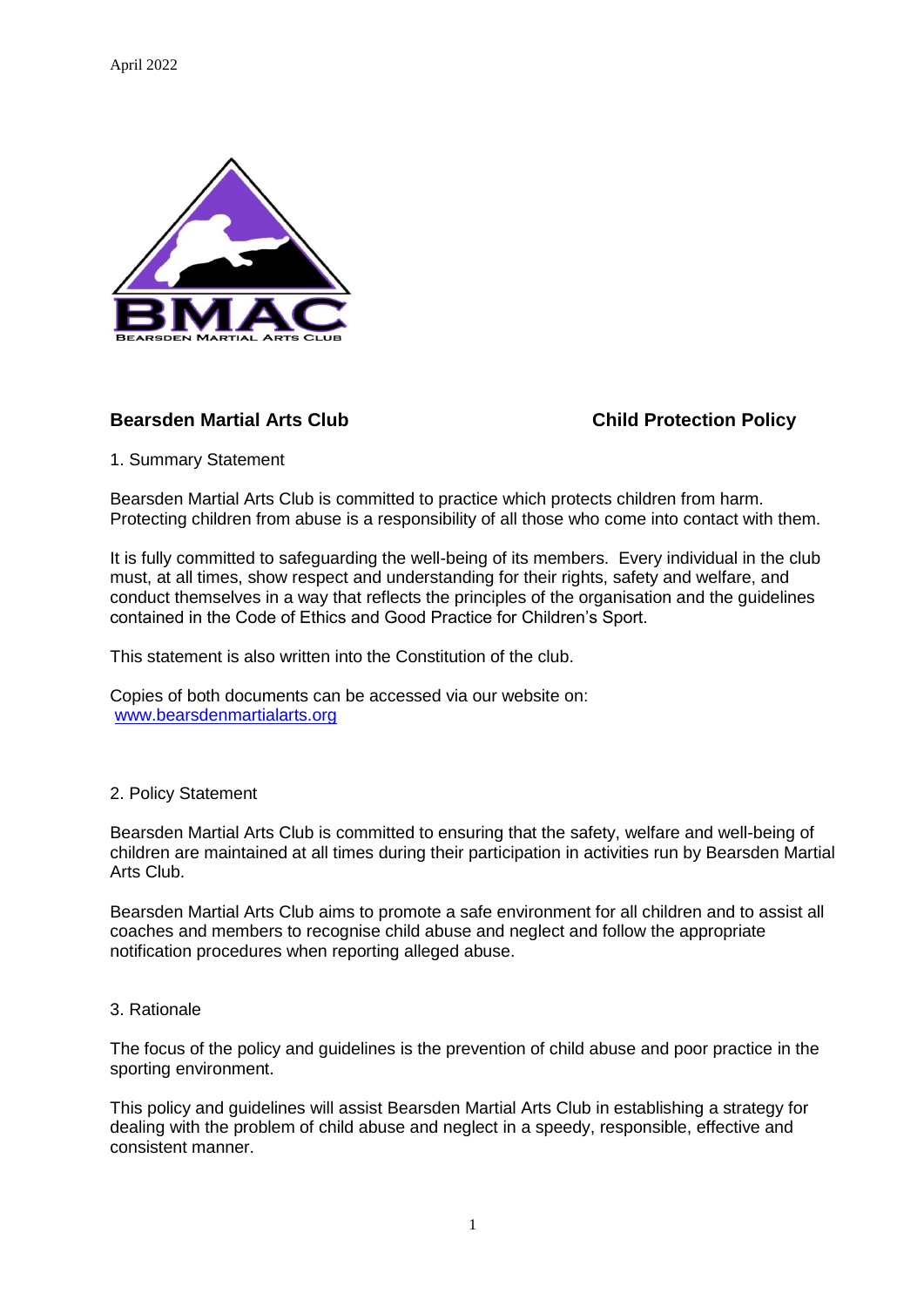Information contained in this document will help to create an understanding and direction for coaches, members, parents, children and young people involved in mixed martial arts.

# 4. Objectives

Through the development of this policy Bearsden Martial Arts Club to:

- Adopt child protection legislation and best practice guidelines through a code of conduct for all coaches and members
- Provide information to assist them to recognise and respond to all forms of child abuse
- Provide direction to them regarding their legal responsibilities under child protection legislation
- Follow procedures for the recruitment of coaches and members who may assist in coaching juniors at any time.

# 5. Scope of Policy

The Child Protection Policy of Bearsden Martial Arts Club is applicable to all coaches and members of Bearsden Martial Arts Club.

## 6. Legislation

In order to implement the child protection policy Bearsden Martial Arts Club will undertake to:

- Implement procedures that focus on the best interests of children and meet the requirements of child protection legislation
- Promote a safe and supportive environment for all children and young people participating in our activities
- Increase awareness and emphasise the importance of child protection issues in a sporting environment to all those involved with the activities of Bearsden Martial Arts Club. This includes coaches, members, parents and their children
- Ensure that all coaches and members of Bearsden Martial Arts Club are aware of their responsibilities arising.

# 7. Expectations

Bearsden Martial Arts Club requires that all coaches and members who participate in organised sport under the banner of this Club will commit to the above.

### 8. Review

Bearsden Martial Arts Club Child Protection and Intervention Policy and Guidelines will be reviewed bi-annually and updated in line with any legislative changes that have significant impact on the manner in which child protection and intervention issues are to be dealt with.

Last review: 2018 Review due: 2020 (not undertaken due to Covid restrictions) Next review: 2022

\_\_\_\_\_\_\_\_\_\_\_\_\_\_\_\_\_\_\_\_\_\_\_\_\_\_\_\_\_\_\_\_\_\_\_\_\_\_\_\_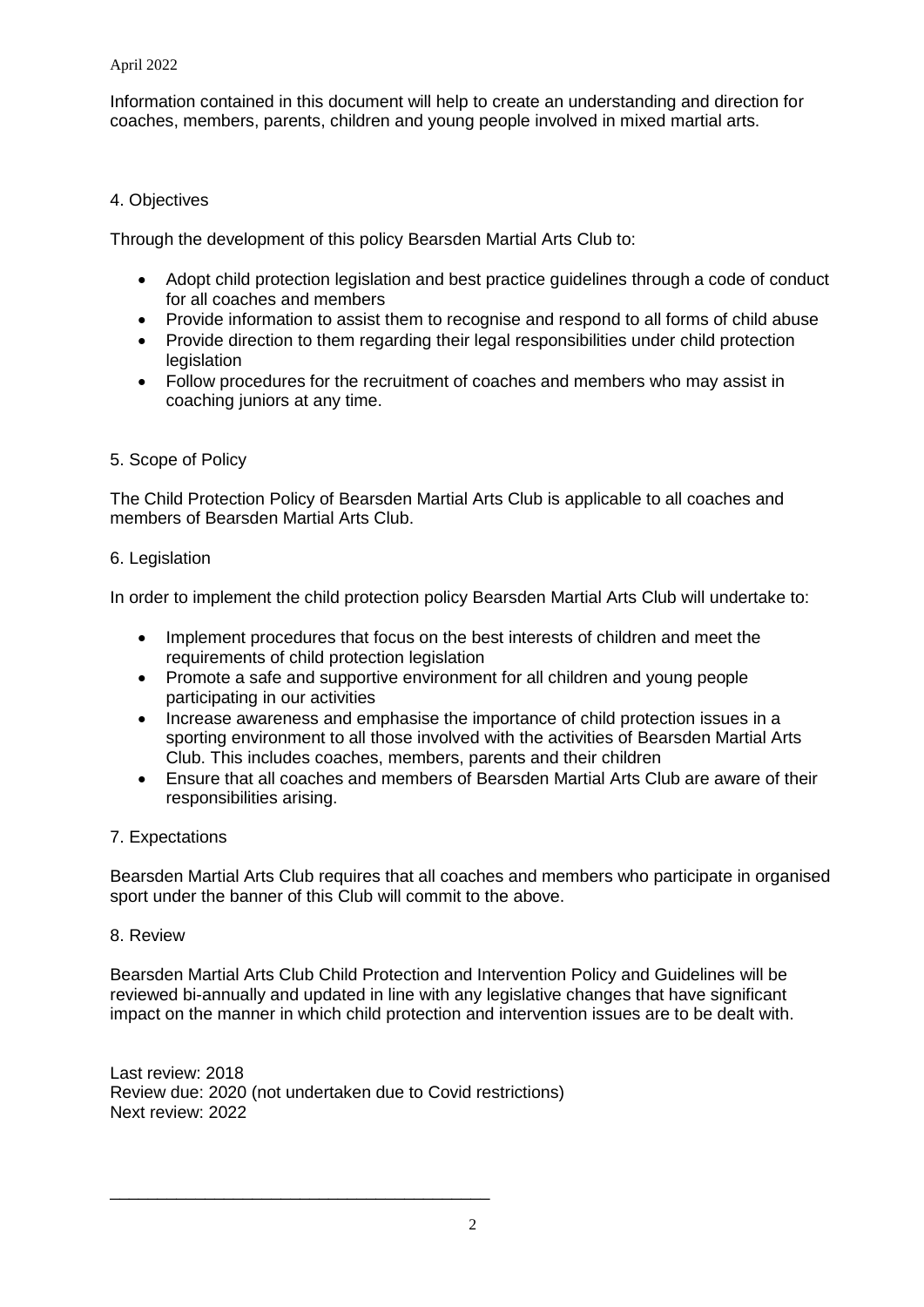April 2022

Signature of Chief Instructor

NB The relevant legislation is the [Children \(Scotland\)](http://www.legislation.gov.uk/ukpga/1995/36) Act 1995

Other useful information is available as below:

National Guidance on Child Protection Scotland 2014: Scottish Government Updates on Child Protection: Child Protection Scotland: **NSPCC**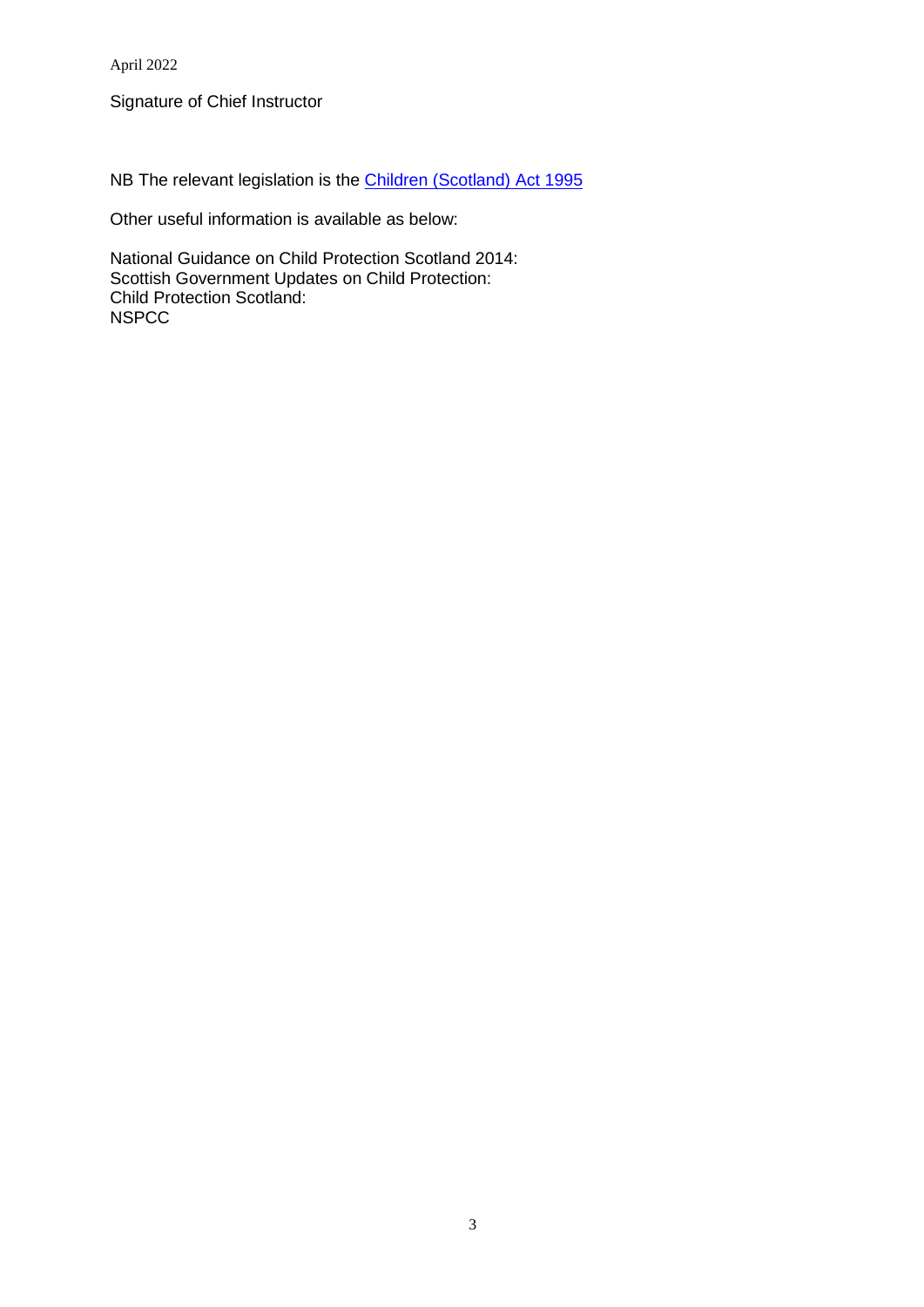## **Bearsden Martial Arts Club Child Protection Procedures**

#### 1. Recruitment

All of our instructors/coaches have been graded.

They are all insured by the British Martial Arts and Boxing Association and have extensive coaching experience.

All coaches are in receipt of PVG (Protection of Vulnerable Groups) checks.

The instructors receive no payment and their assistance is appreciated. The contributions of the instructors are entirely voluntary.

All members receive a copy of our Child protection Policy and agree to abide by it at all times. Our policy objective is to ensure a culture within the Club where the safeguarding of children and young persons is the concern of all instructors and members.

### 2. Training

All of our instructors/coaches have received basic training in child protection as below.

Every instructor/coach:

- Is made aware of the Club's commitment to safeguarding the well-being of its members.
- Receives a copy of the Club's Code of Conduct on their acceptance of the position of instructor (see page 6).
- Understands that they are required to show respect and understanding for the rights, safety and welfare of children at all times and conduct themselves in a way that reflects the principles of the organisation.
- Understands that they have a duty of care to all members of the Club.
- Is aware of their responsibility to record any concern.
- Is aware of their responsibility to report any concern to the Club Secretary.
- Is aware that their responsibility is to report and not to investigate any concern.

### 3. Complaints

The club has in place a complaints, disciplinary and appeals procedure.

Any complaint should be raised with the Club Secretary. (Jackie Russell, email [bearsdenmartialarts@hotmail.com](mailto:bearsdenmartialarts@hotmail.com) or tel 0141 570 1345.

The Designated Person to act as liaison with the Statutory Authorities in relation to the reporting of allegations or suspicions of child abuse is the Club Secretary. (Jackie Russell, email [bearsdenmartialarts@hotmail.com](mailto:bearsdenmartialarts@hotmail.com) or tel 0141 570 1345.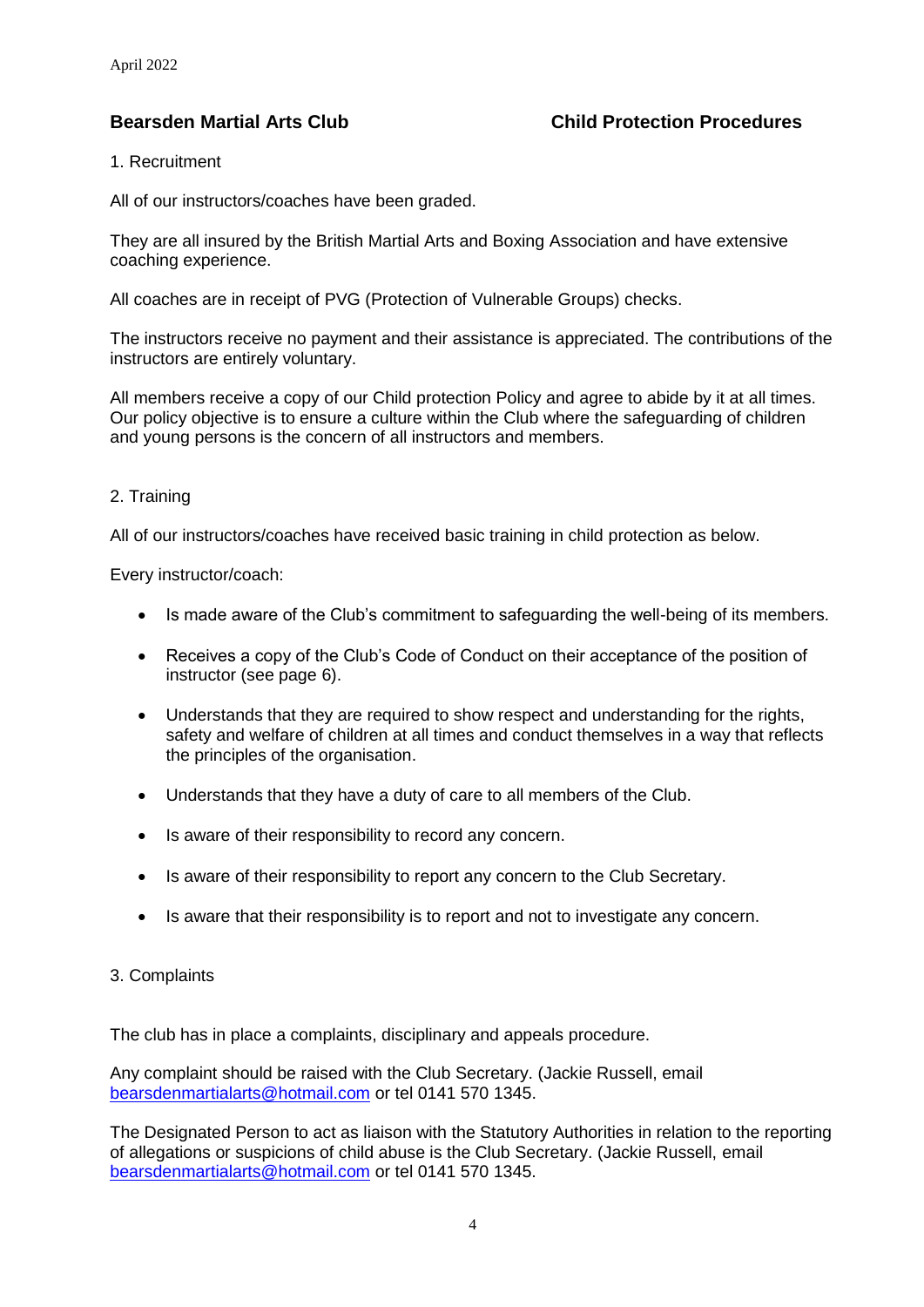#### April 2022

Any coach who is the subject of an allegation, which has been reported to the Statutory Authorities, will be suspended while the matter is being examined. S/he should be invited to resume full duties when and if appropriate internal disciplinary procedures are completed.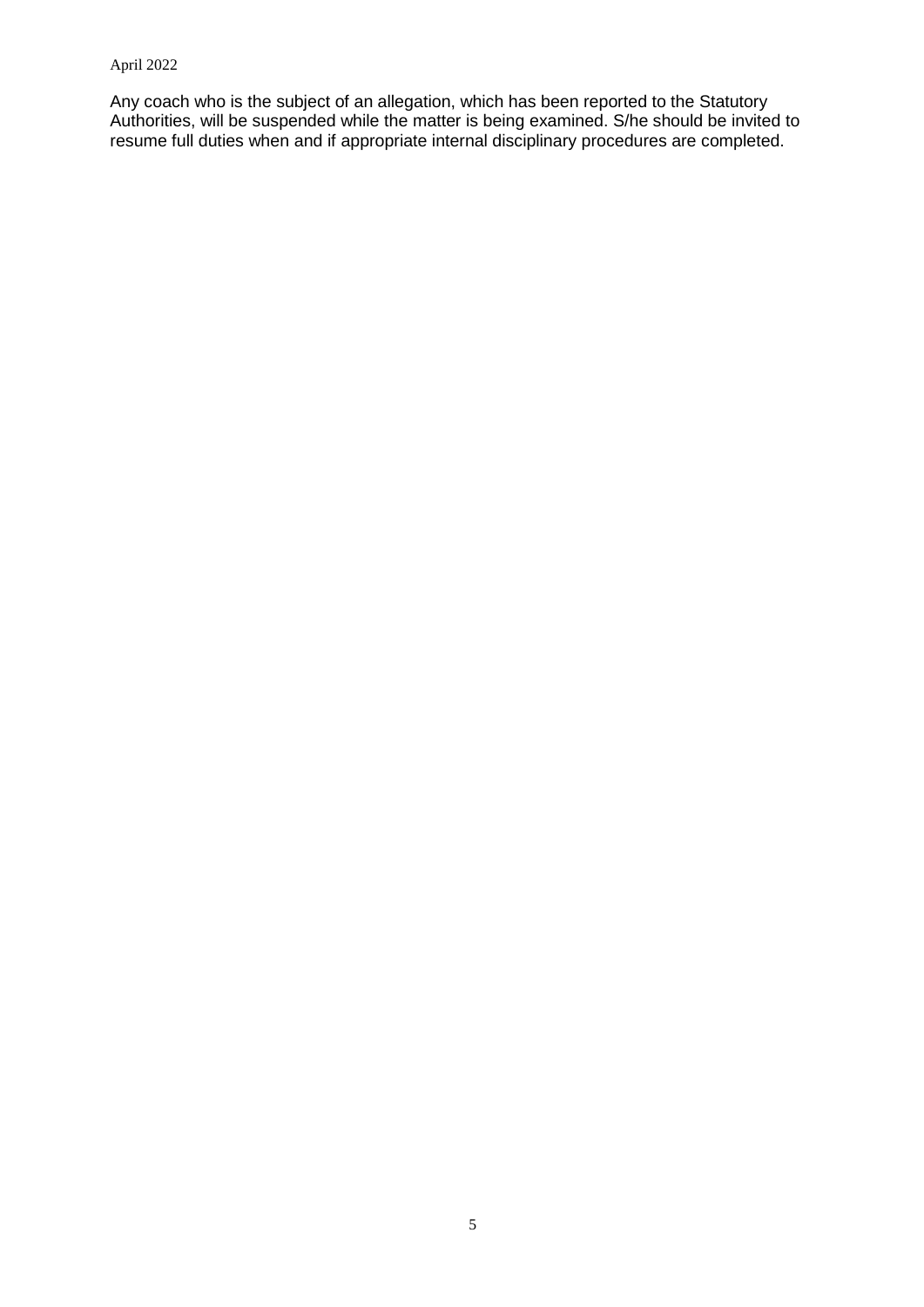# **Bearsden Martial Arts Club Child Protection**

## **Code of Conduct for instructors and members**

The Bearsden Martial Arts Club requires all instructors/coaches and members to be aware of this Code of Conduct and adhere to its principles in their approach to all children and young people at all times. The BMA Club will not tolerate any departure from this code.

Best practice includes valuing and respecting children as individuals, in line with the UN Convention on the Rights of the Child and the Scottish Government's *Children's Charter.*

#### NB

"junior members" and "children/young people" refer to those Club members aged up to and including age 16

"member" refers to those Club members aged over 16

"Instructor/coach" refers to any Club member in a position of instructing/coaching whether or not this is on a regular basis.

These examples of best practice have been written to help protect both junior members and instructors: they take into consideration that both parties can be vulnerable at any time within a small group teaching situation.

#### The Code of Conduct

It is mandatory not to have any inappropriate physical contact with children/young people. Inappropriate physical contact could be defined as unnecessary contact, or contact which could be seen to encroach on an individual's space in a way that could make them feel uncomfortable. Where physical contact/ assistance is appropriate (for example, to demonstrate a move, or to grapple) it is important to always explain to the individual what is going to happen, to ensure that actions cannot be misinterpreted and to make sure that others in the vicinity are clear as to the actions that are going to take place.

It is against the policy of the Club and specifically prohibited for an instructor to travel with children/young people alone in a car, no matter how short the journey. Another instructor member should always be present, unless the specific issue has been discussed and consent has been obtained from the parent/ legal guardian of each child/young person being transported.

A Club member may not make suggestive or inappropriate remarks to or about a child or young person, even in fun, as this could be misinterpreted.

When children/young people are changing clothes, if the presence of an adult is necessary, there must be a minimum of two adults in the room at all times.

All instructors must coach children/young persons only within the dojo. It is specifically prohibited for any coaching or training of children or young person to take place in a private setting.

The consent of parents/legal guardians must be sought prior to the taking of any images (photographs or filming) and this consent should cover both the taking/recording of images and